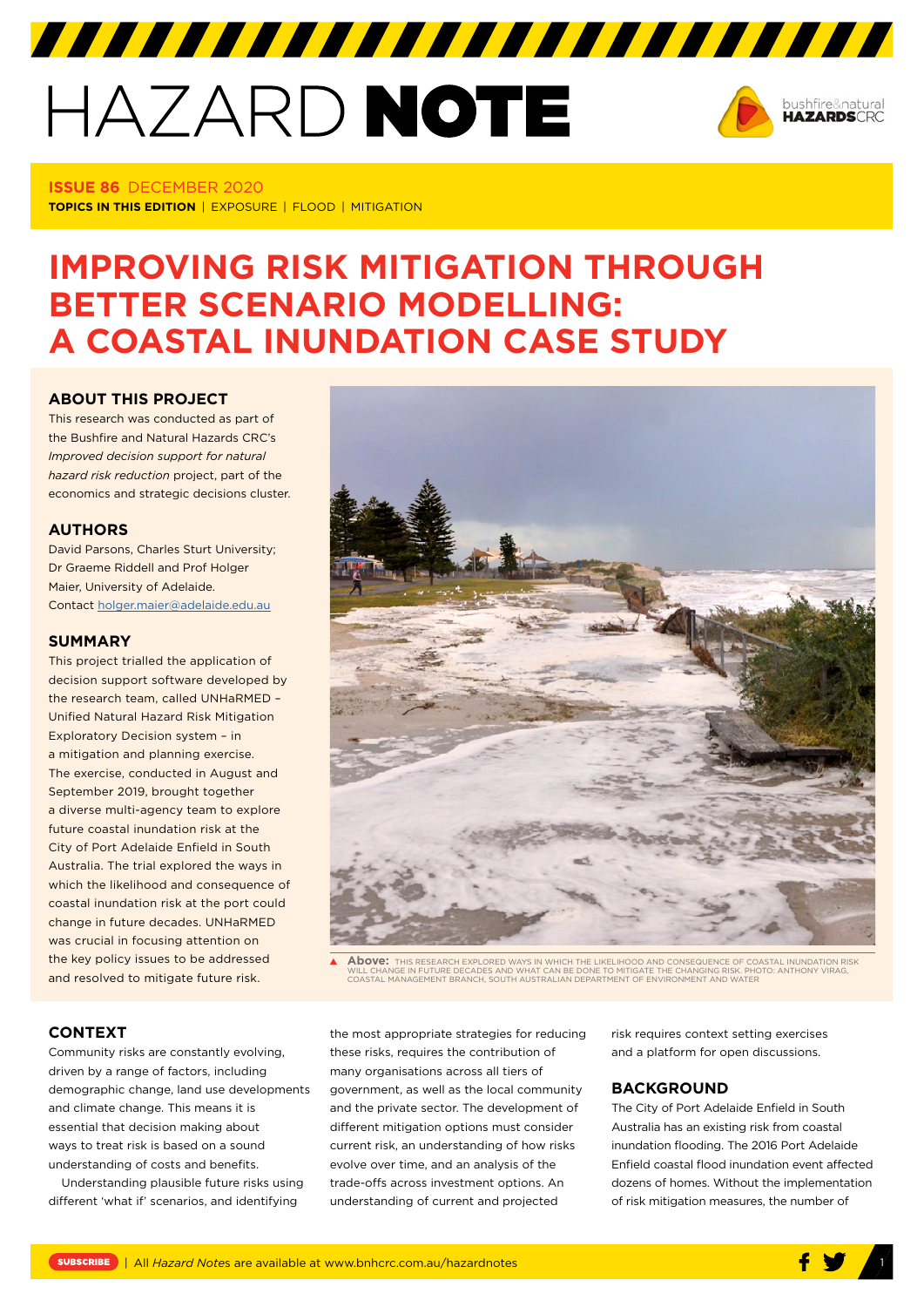



 $\blacktriangle$ **Above:** UNHARMED SOFTWARE WAS USED TO ASSESS THE COASTAL INUNDATION RISK AT PORT ADELAIDE ENFIELD, SOUTH AUSTRALIA. SOURCE: UNIVERSITY OF ADELAIDE.

properties affected by coastal flood inundation will grow steadily from dozens to many thousands by 2100, due to land subsidence and climate-change-related sea level rise.

Risk mitigation will most likely require the application of a combination of options, including:

- changes in floor levels in buildings (raising them above the inundation) and other practices to reduce building vulnerability
- structural defences (sea walls etc.)
- land use planning development of exclusion overlay and coastal retreat.

Effective implementation of risk reduction options depends on the identification of the key policy issues to be addressed and the critical stakeholders to be engaged. The treatment of the risk of coastal inundation flooding will require integrated action by a range of organisations.

# **BUSHFIRE AND NATURAL HAZARDS CRC RESEARCH**

UNHaRMED is an integrated decision support system that was developed by the CRC in partnership with the University of Adelaide and the Research Institute for Knowledge Systems.

It is a tool that measures mitigation benefits over extended periods, enabling future changes to land use, building stock, demographics, climate and mitigation

options to be explored (or quantified) using dynamic spatial modelling, developing projections of consequences arising from different hazards, and how these impacts affect risk – an essential element of planning for disaster risk reduction.

Close consultation with stakeholders ensures that the system can provide the analysis required by policy and planning professionals in emergency and disaster risk management fields. It is a decision support tool – and provides an important input into risk reduction planning. By producing estimates on future exposures, and using damage curves and a variety of other policy metrics in a spatial and temporal format, UNHaRMED can assess the effectiveness of a range of risk mitigation options and enable a cost benefit analysis for each of the different risk mitigation options.

For this project, UNHaRMED was used to:

- develop projections of consequences arising from coastal inundation (for example, emergency evacuation requirements, home contents damage, waste disposal, disruption to Flinders Port, impacts on vulnerable people)
- identify future damage losses arising from projected sea level rise
- identify the effectiveness of a range of risk mitigation options
- perform cost benefit analysis of a range of risk mitigation options.

Using UNHaRMED, three scenarios were modelled for analysis:

- 1. Future losses under current conditions: based on the 2016 coastal flooding storm event, current land elevation, current sea levels and current land use.
- 2. Future losses under projected conditions: based on future losses under the 2016 coastal flooding storm event, projected land subsidence, projected sea level rise expected by 2050 and land use based on population and economic projections (see Figures 1 and 2 on page 4 for examples of projected inundation and economic damage).
- 3. Future losses under accelerated conditions: based on future losses under the 2016 coastal flooding storm event, projected land subsidence, accelerated sea level rise by 2050 based on 2100 projections (from the United Nations' Intergovernmental Panel on Climate Change) and modelled land use based on population and economic projections.

#### **RESEARCH FINDINGS**

UNHaRMED was used as a key component of a mitigation and planning exercise in August and September 2019 to explore coastal inundation risk in future decades at the City of Port Adelaide Enfield in South Australia. Participating organisations included local councils, South Australian and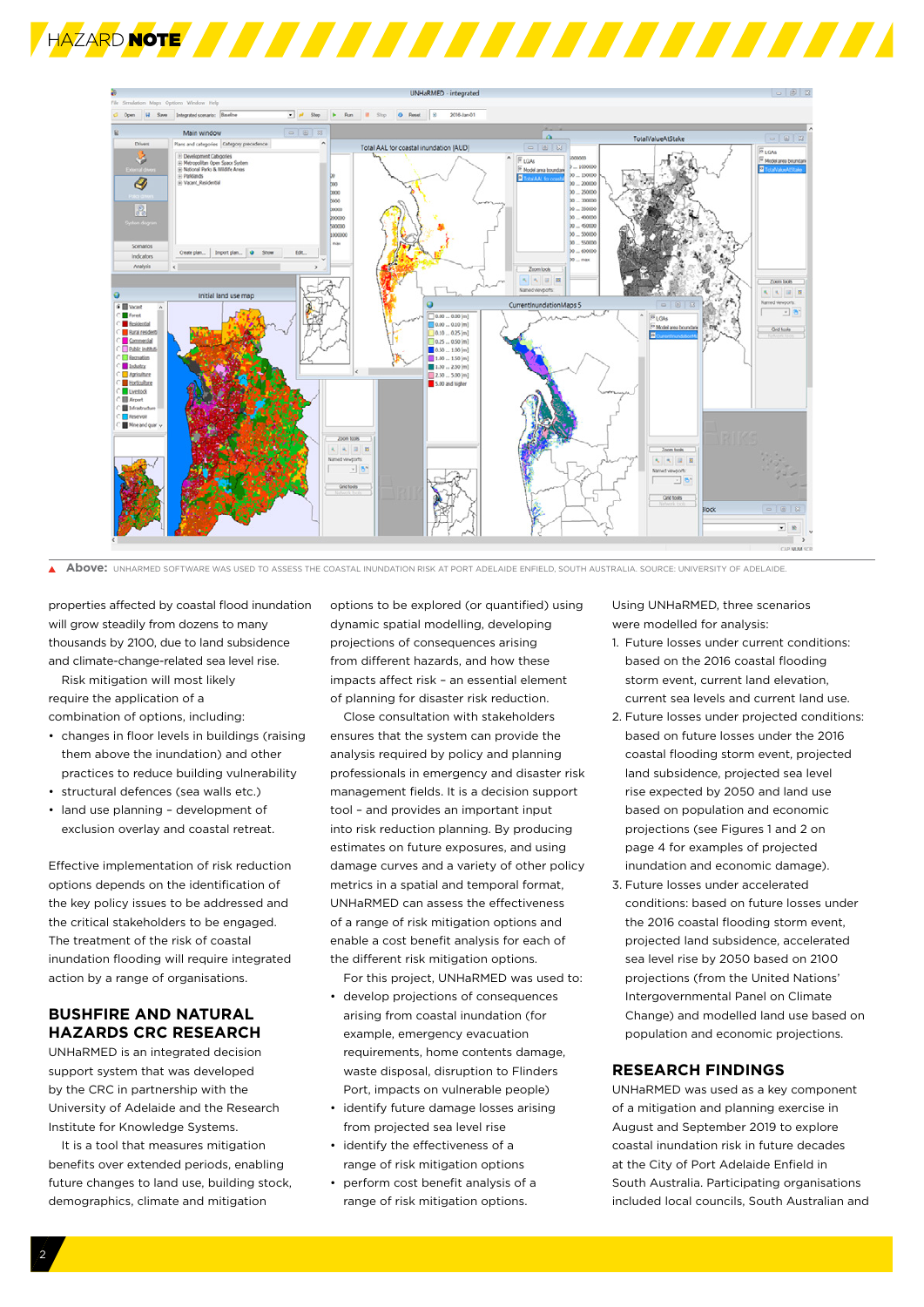

#### **END-USER STATEMENTS**

"This collaboration facilitated complex discussions that highlighted the need for interconnected planning across agencies and sectors to achieve effective mitigation that also take into account the social acceptability of proposed solutions. Participants agreed that the flexibility of the UNHaRMED tool allows it to be easily applied to different hazards and geographic areas, limited only by the availability of access to appropriate data." **Brenton Keen, Director Emergency Management, South Australia Fire and Emergency Services Commission**

"UNHaRMED is a useful product that helps provide visual representations of interacting data sets that may not otherwise be

intuitively evident to key decision makers. The ability to run multiple scenarios and produce outputs on both numeric and visual bases provides users of UNHaRMED the tools required to influence both left-brain and rightbrain decision makers easily and effectively." **Matthew Kildea, Project Manager, City of Charles Sturt council**

"The UNHaRMED tool and this exercise were great tools to bring together all relevant stakeholders and facilitate a coordinated and informed approach to dealing with a flood risk. The Department of Environment and Water is currently also involved in utilising the UNHaRMED tool to work through flood mitigation options for the Gawler River. Key strengths of the tool are the ability to

interstate emergency service agencies, South Australian government departments, the Bureau of Meteorology, port management, power companies and the research team.

For the exercise, UNHaRMED produced projections of future disaster losses from water inundation, and the effectiveness of different mitigation strategies, allowing participants to:

- better understand the extent of current and future risks
- assess the effectiveness and net benefit that could be achieved with risk mitigation options
- assist in prioritising expenditure on risk mitigation options
- develop a localised multi-decade risk mitigation implementation roadmap.

Risk information generated using UNHaRMED provided insight into changes in land use and hazard exposure, linked to the consequences

and associated costs and savings that could be achieved from selected risk reduction options under different scenarios of climate change and sea level rise.

Participants identified a range of strategic response and recovery issues that required attention, including the need for effective strategies for:

- warning and communications
- evacuation, including vulnerable persons
- long-term accommodation for residents whose homes are uninhabitable
- building sustainable surge capacity for emergency services
- recovery from disasters
- property owners, associated with lost property values, lack of insurance options and liveability issues
- UNHaRMED was also crucial in highlighting that the capacity of emergency services will become increasingly stretched as the flood

work through a number of scenarios and test different management options and compare these in terms of damages and costs. It allows for a much more informed debate about flood management options.

Good flood study information and information about damages is key to providing quality outputs. Utilising the tool to engage with communities to explore levels of acceptable risk and mitigation options could be a useful next application in the flood space. Opportunities to have a more dynamic approach to flood study information where projected changes in land use also feedback to changes in flood risk would be valuable." **Ingrid Franssen, Manager Flood Management, Department of Environment and Water South Australia**

depth increases and the occurrence of simultaneous coastal inundation across multiple locations becomes more likely.

# **HOW IS THIS RESEARCH BEING USED?**

The exercise, accompanied by the highquality projections provided by UNHaRMED, was very useful for end-user participants to:

- build a common understanding of the type and scale of existing and potential risks
- explore the magnitude of benefits and issues associated with a range of risk mitigation measures
- identify the policy issues that need to be resolved to achieve implementation of risk mitigation initiatives
- identify the breadth of stakeholders that need to be engaged in this discussion and planning
- develop a risk mitigation implementation roadmap.

#### **The range of community resilience-building initiatives identified by participants included:**

- creating a risk informed community
- creating a prepared community
- enhancing the community's understanding of warnings

#### **Participating organisations included:**

- Bureau of Meteorology
- Bushfire and Natural Hazards CRC
- City of Charles Sturt
- City of Port Adelaide Enfield
- Department for Environment and Water, SA
- Department of Human Services, SA
- Department of Planning, Transport and Infrastructure, SA
- developing more robust evacuation plans
- developing shelter in place plans
- conducting relevant exercises with emergency services
- ElectraNet
- Emergency Management Victoria
- Flinders Ports
- Queensland Fire and Emergency Services
- Department of the Premier and Cabinet, SA
- SAFECOM
- South Australia Health
- enhancing business continuity planning by the business sector
- developing forward-looking recovery plans.
- South Australia Housing
- **South Australia Local** Government Association
- South Australia Power Networks
- South Australia Police
- South Australia State Emergency Service
- University of Adelaide
- University of Melbourne